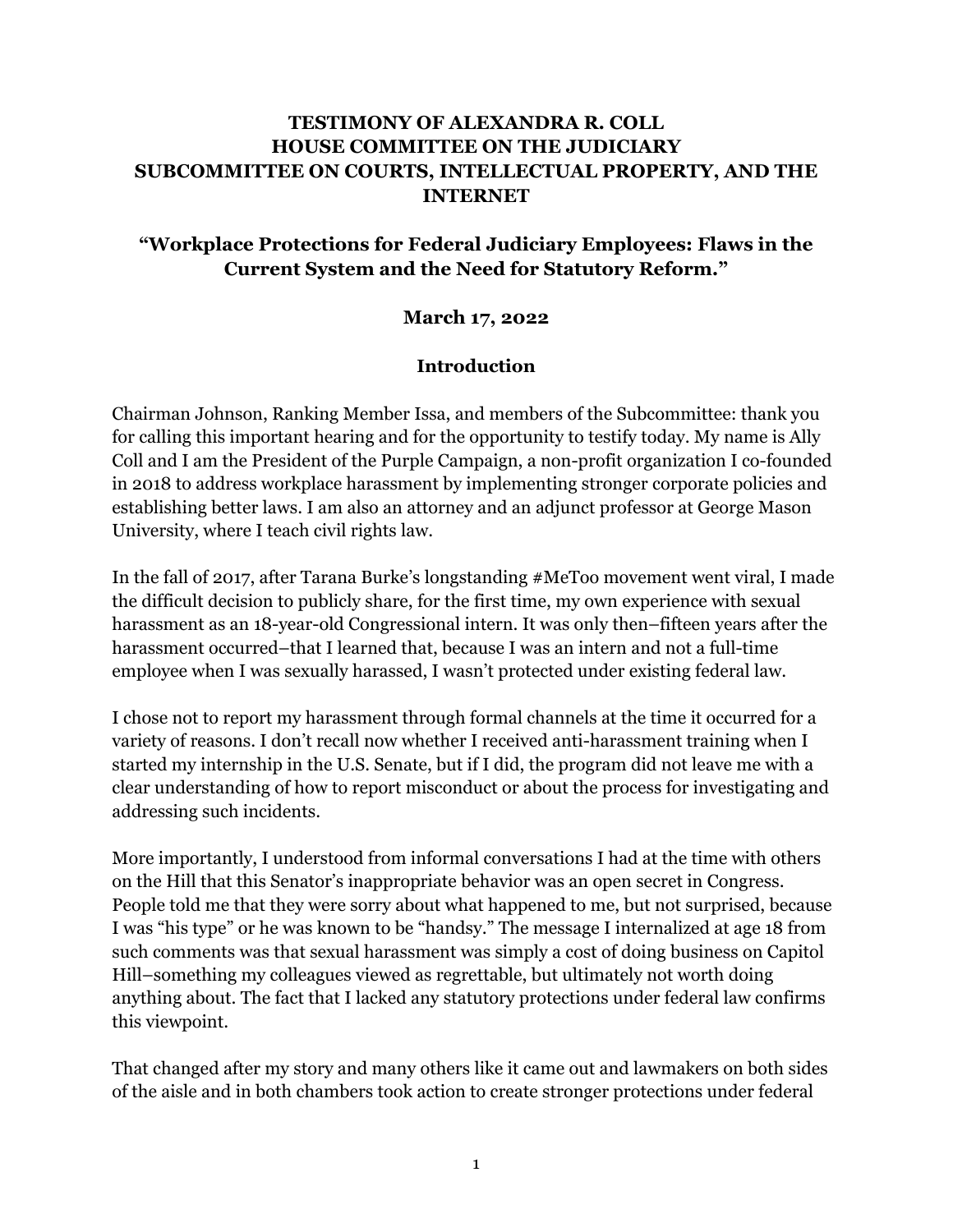law for Congressional branch employees. I had the opportunity to work with lawmakers as they drafted new legislation to better protect their workers, and in December of 2018 the Congressional Accountability Reform Act was enacted. The bill improved upon the original Congressional Accountability Act of 1995 (the CAA) by creating broader statutory protections for Congressional employees; expanding coverage of federal labor laws to interns, fellows, detailees, and others; and by making significant improvements to the process for reporting, investigating, and resolving claims of workplace misconduct.

### **Harassment in the Federal Judiciary**

Despite Congress's swift action to create greater statutory protections for its employees in the wake of #MeToo, there is still a segment of the workforce in which employees remain completely unprotected by federal labor laws: the federal judiciary.

In his 2021 Year-End Report, Chief Justice John Roberts asserted that workplace misconduct in the federal judiciary is confined to "several high-profile incidents" and "not pervasive within the Judiciary." <sup>1</sup> With all due respect to the Chief Justice, the stories you just heard from the brave witnesses who testified before me today, together with additional evidence described below, make clear that workplace misconduct *is* a significant problem in the federal judiciary, and that the institution's efforts at self-policing have failed.

In January of this year, the Administrative Office of the U.S. Courts sent a training registration form to thousands of judiciary staffers asking if they had "witnessed wrongful conduct in the workplace." After the first 40 employees responded to the question, revealing that 34 of them–85 percent of respondents–answered that they *had* observed some form of inappropriate behavior, the judiciary shut down the question, removed it from the survey, and claimed that the result was "an unfortunate administrative error." 2

This pattern is supported by more than 20 current and former employees of the federal judiciary who filed an amicus brief in *Jane Roe v. United States et. al*, a case brought by a former public defender who was sexually harassed by her supervisor and retaliated against when she came forward. The amici explained that "Roe is hardly alone, both in terms of the harassment she faced and how the judiciary's reporting procedures failed her" and described harassment, bullying, and discrimination–frequently based on sex, race, sexual orientation, and pregnancy status–they were subjected to and witnessed in courts and defenders' offices across the country. 3

<sup>1</sup> *2021 Year-End Report on the Federal Judiciary*, at 4, [https://www.supremecourt.gov/publicinfo/year-end/](https://www.supremecourt.gov/publicinfo/year-end/2021year-endreport.pdf) [2021year-endreport.pdf.](https://www.supremecourt.gov/publicinfo/year-end/2021year-endreport.pdf)

<sup>2</sup> Ann Marimow, *Federal courts drop survey question about workplace misconduct, but not before judges'stafferssaid they'd witnessed such problems*, The Washington Post, Jan. 14, 2022, [https://www.washingtonpost.com/politics/](https://www.washingtonpost.com/politics/courts_law/federal-court-workplace-misconduct/2022/01/13/1c4a0b6e-7481-11ec-bc13-18891499c514_story.html) [courts\\_law/federal-court-workplace-misconduct/2022/01/13/1c4a0b6e-7481-11ec-bc13-18891499c514\\_story.html](https://www.washingtonpost.com/politics/courts_law/federal-court-workplace-misconduct/2022/01/13/1c4a0b6e-7481-11ec-bc13-18891499c514_story.html).

<sup>&</sup>lt;sup>3</sup> Brief for Named and Unnamed Current and Former Employees of the Federal Judiciary who were Subject to or Witnessed Misconduct as Amici Curiae, p. 3, *Jane Roe v. United States et al.*, No. 21-1346 (4th Cir. 2021) [hereinafter *Jane Roe Amicus Brief*].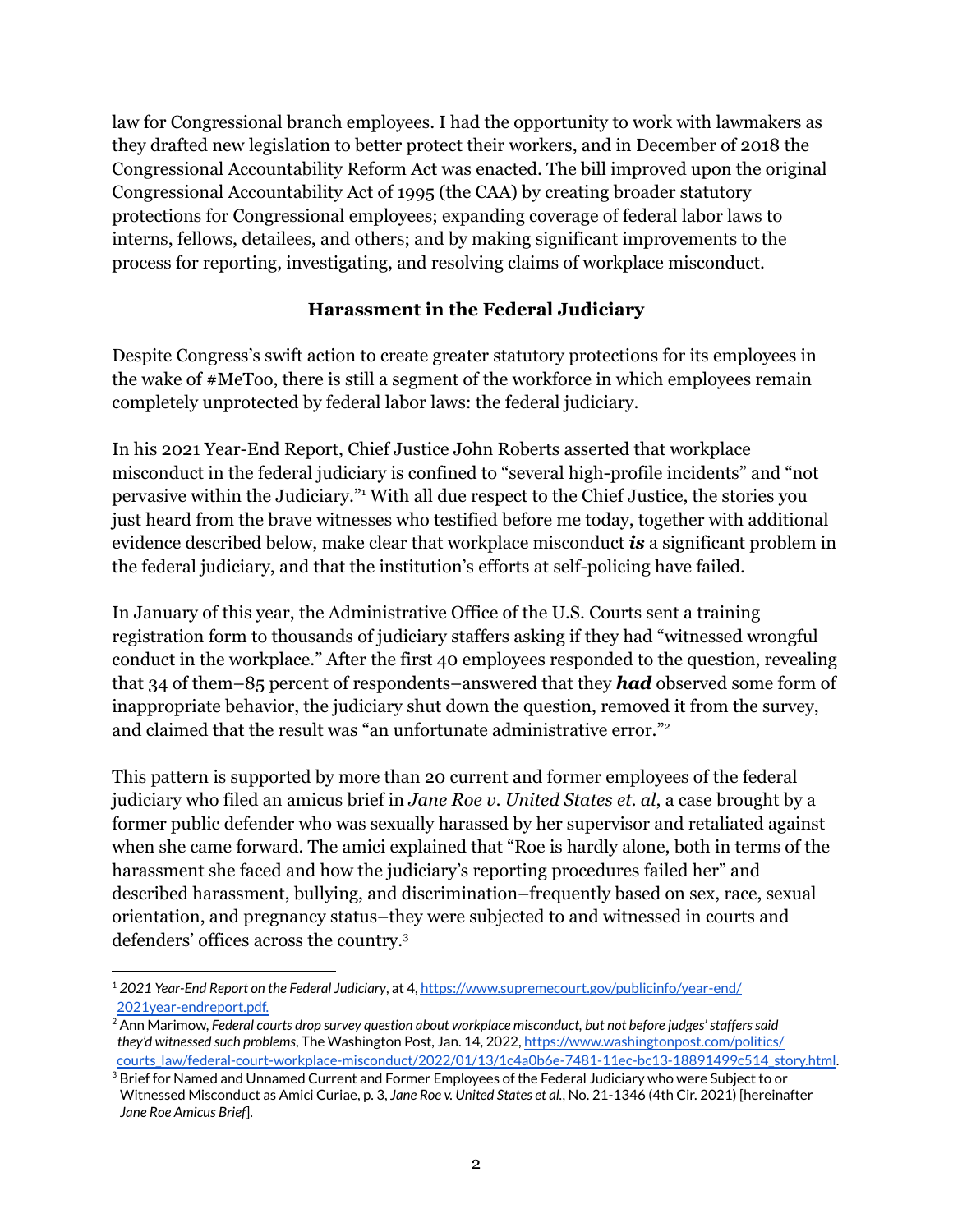The amici's experiences echo that of Olivia Warren, a former law clerk who testified before this Committee in February 2020. Warren described how she was warned to "brace [herself] for 'your grandfather's sexism'" before her clerkship had even begun, and how the judge she worked for told her that allegations of sexual harassment were made by women who had initially "wanted it" and that women generally were "liars who could not be trusted." <sup>4</sup> As Warren explained, the "frustrations and obstacles" she encountered in attempting to use the judiciary's internal procedures to report the harassment "indelibly colored [her] view of the judiciary and its ability to comprehend and adjudicate harm." 5

In the words of former Chair of the Equal Employment Opportunity Commission (EEOC) Jenny Yang, these public stories represent only "the 'tip of the iceberg.'" <sup>6</sup> As Yang explained in her 2018 testimony before the U.S. Senate Judiciary Committee, it is misleading to use "the small number of formal complaints to draw any conclusions about the overall rate of harassment or other inappropriate conduct" in the federal judiciary, because about 70 percent of people who experience harassment never report it. 7

Indeed, the federal judiciary has acknowledged as much. In 2018, the judiciary's Workplace Conduct Working Group found that its employees "are hesitant to report harassment and other inappropriate behavior for a variety of reasons, including lack of confidence that they will be believed, fear that no action will be taken, and concerns that a complaint will subject them to retaliatory action or affect future job prospects." 8

This conclusion is supported by the fact that, as James Duff, then-Director of the Administrative Office of the U.S. Courts, told the U.S. Senate Judiciary Committee, in 2017 there were *zero* reports of sexual harassment filed in the federal judiciary. <sup>9</sup> This complete absence of reports indicates not that the federal judiciary is a workplace devoid of misconduct, but rather that its hierarchical culture and opaque reporting procedures have created an environment in which employees are afraid to report.

<sup>4</sup> *Protecting Federal Judiciary Employeesfrom Sexual Harassment, Discrimination, and Other Workplace Misconduct: Hearing* Before the Subcomm. on Cts., Intell. Prop., and the Internet of the H. Comm. on the Judiciary, 116th Cong. (2020), <https://judiciary.house.gov/calendar/eventsingle.aspx?EventID=2791> (testimony of Olivia Warren) [hereinafter *Warren Testimony*].

<sup>5</sup> *Id.* at 1, 17.

<sup>&</sup>lt;sup>6</sup> Confronting Sexual Harassment and Other Workplace Misconduct in the Federal Judiciary: S. Comm. on the Judiciary, 115th Cong., (2018), at 3, <https://www.judiciary.senate.gov/imo/media/doc/Yang%20Testimony.pdf> (testimony of Jenny Yang) [hereinafter *Yang Testimony*].

<sup>&</sup>lt;sup>7</sup> Id; see also, Report of the Co-Chairs of the Select Task Force on the Study of Harassment in the Workplace, U.S. Equal Employment Opportunity Commission, (2016), [https://www.eeoc.gov/select-task-force-study-harassment-workplace.](https://www.eeoc.gov/select-task-force-study-harassment-workplace)

<sup>&</sup>lt;sup>8</sup> Report of the Federal Judiciary Workplace Conduct Working Group to the Judicial Conference of the United States, (2018), [https://www.uscourts.gov/sites/default/files/workplace\\_conduct\\_working\\_group\\_final\\_report\\_0.pdf.](https://www.uscourts.gov/sites/default/files/workplace_conduct_working_group_final_report_0.pdf)

<sup>&</sup>lt;sup>9</sup> Letter from James C. Duff, Dir., Admin. Office of the U.S. Courts, to Chairman Grassley & Senator Feinstein, (Feb. 16, 2018), at 2, [https://www.judiciary.senate.gov/imo/media/doc/2018-02-16%20AOUSC%20to%20Grassley,%20](https://www.judiciary.senate.gov/imo/media/doc/2018-02-16%20AOUSC%20to%20Grassley,%20Feinstein.pdf) [Feinstein.pdf](https://www.judiciary.senate.gov/imo/media/doc/2018-02-16%20AOUSC%20to%20Grassley,%20Feinstein.pdf).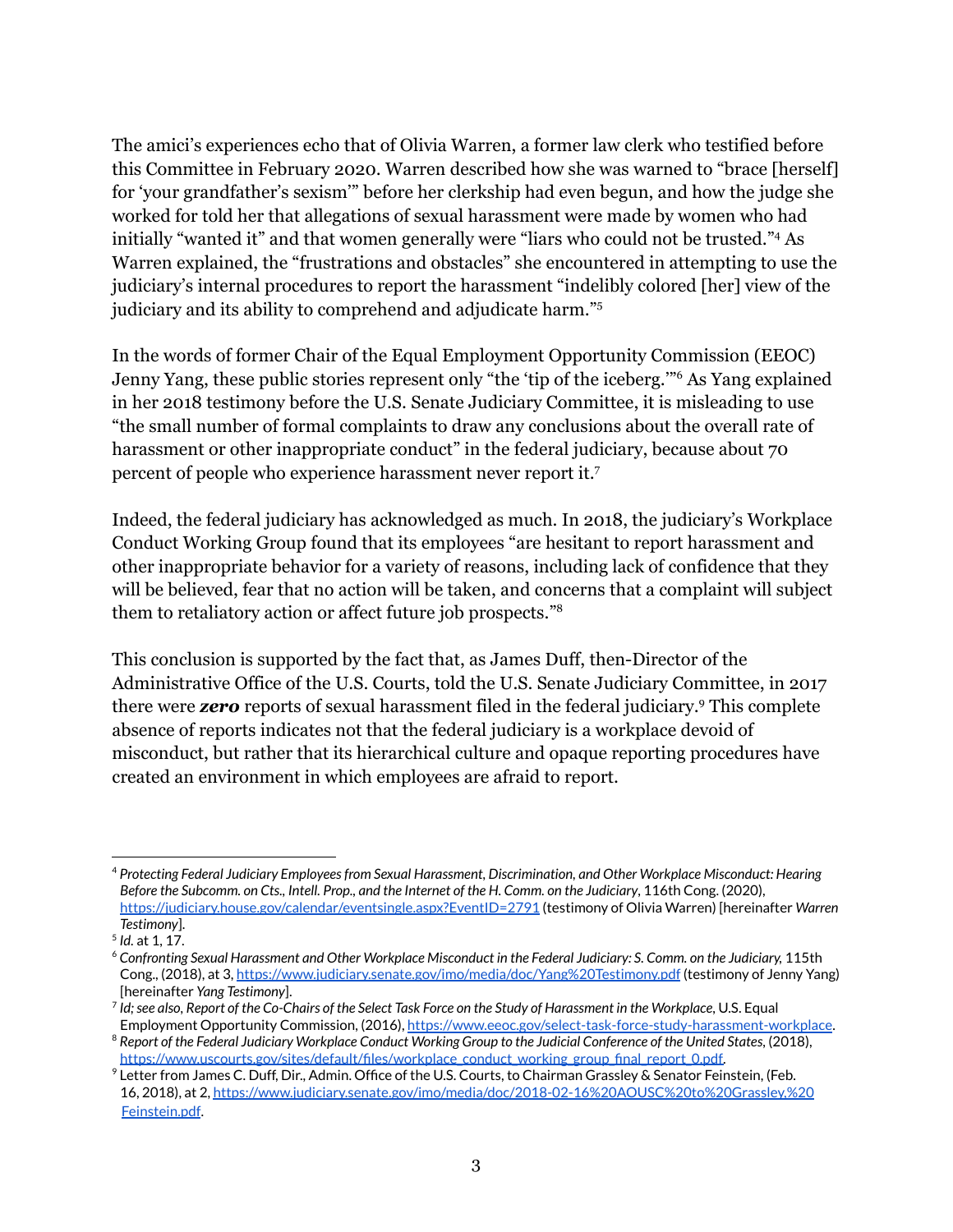While some of the *Jane Roe* amici "reported their experiences through formal processes," many "did not feel able to do so without considerable risk" and others "have faced explicit retaliation for their attempts to address wrongful conduct." <sup>10</sup> Moreover, of "the dozens of current and former judiciary employees who expressed interest" in joining the amicus brief, "only about a third felt able to share their experiences," even anonymously.<sup>11</sup>

Warren likewise explained to this Committee that she did not feel comfortable using the judiciary's reporting procedures because she "could not trust that they would receive the information confidentially or with an open mind," particularly after the Judicial Integrity Officer told Warren that confidentiality was not guaranteed, and that she could not answer Warren's questions about how to interpret the judiciary's rules or reporting processes.<sup>12</sup> As a result, Warren feared retaliation and "did not feel safe reporting to the judiciary."<sup>13</sup>

Despite this mounting evidence of workplace misconduct–and after decades of working groups, task forces, and status reports examining the issue–the federal judiciary has failed to meaningfully protect its employees from harassment and discrimination. As a result, federal legislation is necessary to ensure that the more than 30,000 people who work in the federal judiciary are afforded the same right to an equal workplace that Congress has guaranteed to employees in other institutions.

### **The Judiciary Accountability Act**

While myriad federal laws–such as Title VII of the Civil Rights Act of 1964 and the Americans with Disabilities Act–safeguard employees' right to be free from discrimination and harassment at work, until the 1990s these laws did not apply to employees of the three branches of the U.S. government. <sup>14</sup> In 1995, however, Congress extended coverage of federal employment laws to Congressional employees through the CAA and to Executive Branch employees through the Presidential and Executive Office Accountability Act. 15

A provision of the 1995 CAA required the Judicial Conference to draft a report including recommendations it had for legislation to provide its employees with rights, protections, and procedures under federal law. The resulting Conference Report, however, resisted the enactment of such legislation, citing the "fundamental need to preserve judicial

<sup>10</sup> *Jane Roe Amicus Brief* at 1.

<sup>11</sup> *Id.* at 2.

 $12$  Letter from Jill B. Langley, Judicial Integrity Officer for the Federal Judiciary, to Jamie A. Santos, Goodwin Proctor LLP, (June 17, 2019) (Attachment to *Warren Testimony*), at 2.

<sup>13</sup> Olivia Warren, *Enough Is Not Enough: Reflection on Sexual Harassment in the Federal Judiciary*, 134 Harv. L. Rev. F. 446, 452 (2021).

<sup>14</sup> *See* Robert M. Agostisi and Brian P. Corrigan, *Do as We Say or Do as We Do?: How the Supreme Court Law Clerk Controversy Reveals a Lack of Accountability at the High Court*, Hofstra Labor & Employ. Law Journal: Vol. 18: Iss. 2, Article 10, (2001), <https://scholarlycommons.law.hofstra.edu/hlelj/vol18/iss2/10>.

<sup>15</sup> *See* Robert M. Agostisi and Brian P. Corrigan, *Do as We Say or Do as We Do?: How the Supreme Court Law Clerk Controversy Reveals a Lack of Accountability at the High Court*, Hofstra Labor & Employ. Law Journal: Vol. 18: Iss. 2, Article 10, at 8-9, (2001), <https://scholarlycommons.law.hofstra.edu/hlelj/vol18/iss2/10>.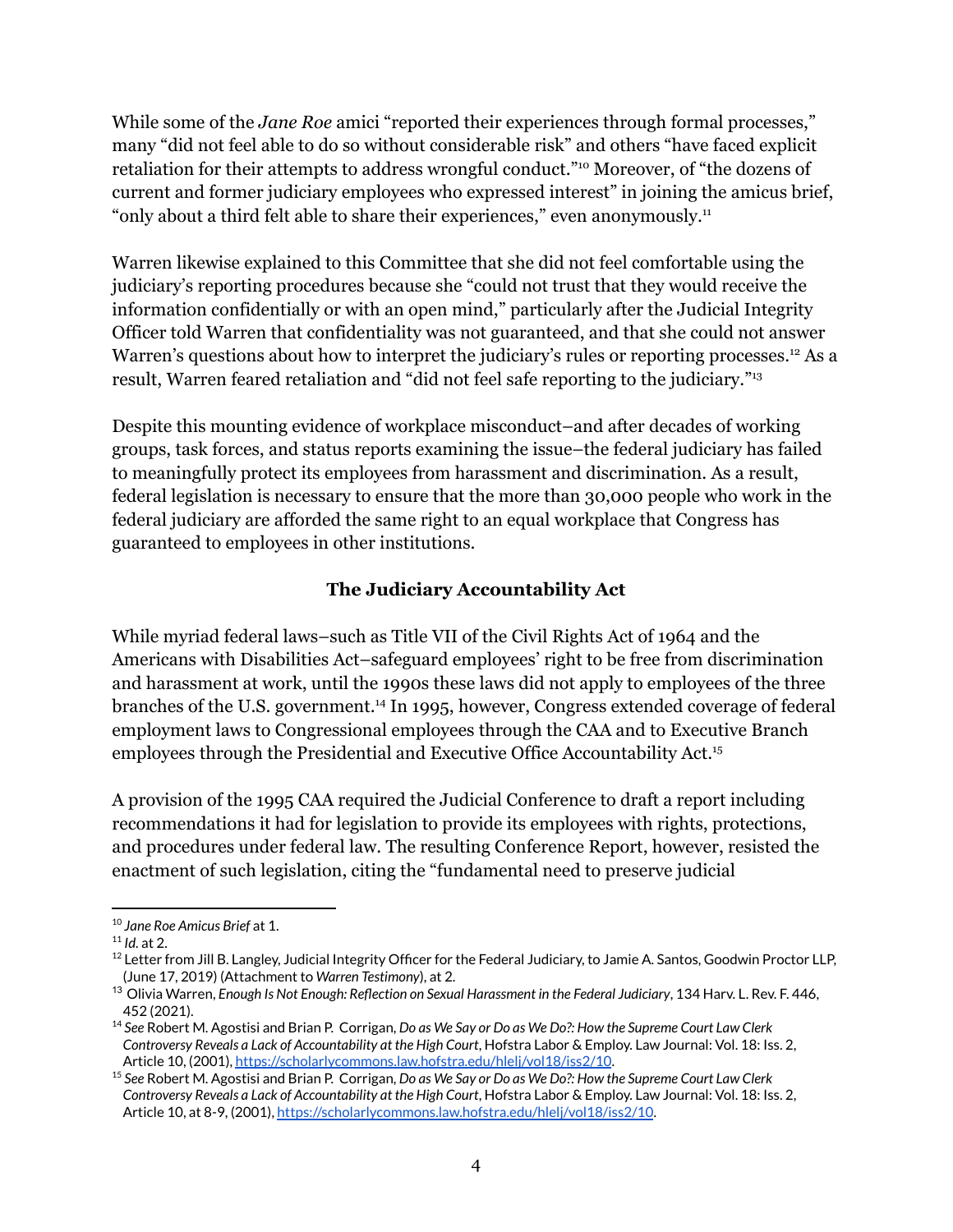independence" and arguing against the need for Congress to "micro-manage or unnecessarily bureaucratize the day-to-day management of the courts." 16

Despite its role as the institution tasked with enforcing anti-harassment and discrimination laws to other workplaces, the federal judiciary continues to resist calls to provide such statutory protections to its own employees. In its 2021 Annual Report released just this week, for example, the Judicial Conference reiterated its opposition to the creation of statutory workplace rights for federal judiciary employees because doing so would "interfere<sup>[]</sup> with the internal governance of the Third Branch."<sup>17</sup>

On July 29, 2021, several members of this Committee, together with their colleagues, introduced the Judiciary Accountability Act of 2021 (the JAA)–bipartisan, bicameral legislation to provide strong statutory rights and protections against discrimination, sexual harassment, retaliation, and other forms of workplace misconduct to federal judiciary employees. The JAA would finally ensure that federal judiciary employees have the same basic statutory protections that are guaranteed to most other workers in America.

First and foremost, the JAA would give judicial branch employees the same anti-discrimination rights and remedies private sector employees have had for decades, and that employees here in Congress and in the Executive Branch now have as well. <sup>18</sup> The JAA would also protect whistleblowers by explicitly prohibiting retaliation against them and providing them with the right to sue for relief if they are retaliated against. Again, unlike most other federal employees, judicial branch employees currently have no statutory protection against retaliation, which leads to an increased fear of reporting misconduct.

Like the CAA, the legislation would also establish various institutional programs, commissions, and offices to increase transparency around the process for reporting and addressing misconduct in the federal judiciary and provide employees with more information about their rights and options. The JAA calls for the establishment of a comprehensive workplace misconduct prevention program, which would be overseen by a newly established Commission on Judicial Integrity. The Commission would include members who are experienced in investigating and enforcing relevant civil rights laws, as well as current federal judiciary employees and former law clerks.

The JAA also calls for the establishment of an Office of Judicial Integrity to administer a nationwide, confidential reporting system; a comprehensive training program addressing workplace behavior and bystander intervention; and public reporting of demographic

<sup>17</sup> *The Courts and Congress–Annual Report 2021*, <sup>16</sup> See *Id.* at 10 (quoting the Rep. Of The Proceedings Of The Jud. Conf. Of The United States (Dec. 1996)).

<https://www.uscourts.gov/statistics-reports/courts-and-congress-annual-report-2021>.

<sup>&</sup>lt;sup>18</sup> Judicial branch employees who have attempted to assert claims under Title VII of the Civil Rights Act of 1964, the federal law that provides most employees with anti-harassment, discrimination, and retaliation remedies in situations where their employer's internal policies and procedures fail to do so, have had their claims dismissed by the EEOC due to a lack of jurisdiction. *See, e.g.*, *Kiesha D. Lewis v. Roslynn Mauskopf*, No. 1:22-cv-00189-CKK (D.D.C. 2021).